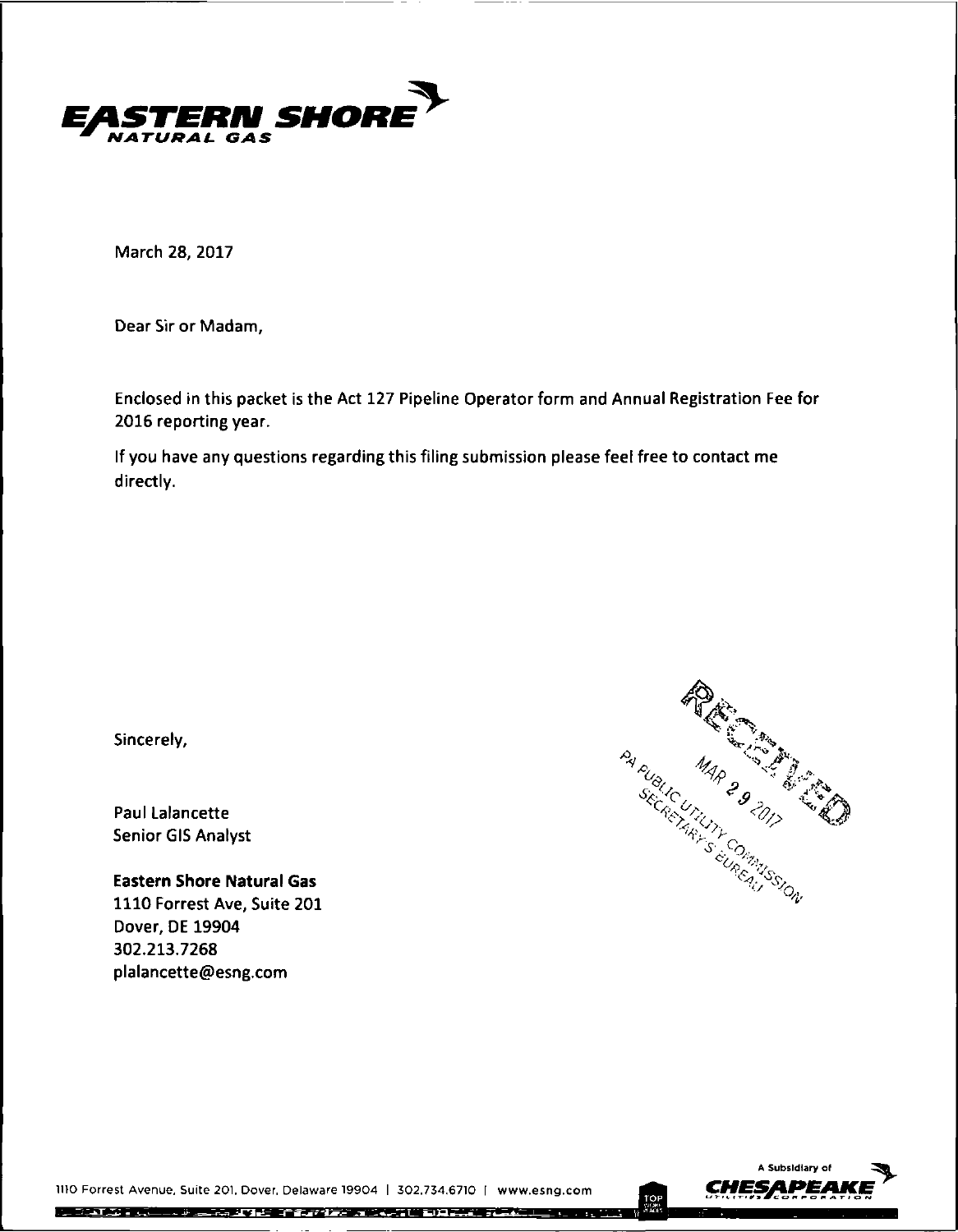

 $\ddot{\phantom{1}}$ 

 $\hat{\mathbf{z}}$ 

 $\ddot{\phantom{0}}$ 

# **Act 127 Pennsylvania Pipeline Operator Annual Registration Form**

| Please submit completed form by March 31                                                                             |                             |                                                                                                               |  |  |  |  |  |
|----------------------------------------------------------------------------------------------------------------------|-----------------------------|---------------------------------------------------------------------------------------------------------------|--|--|--|--|--|
| <b>Registration for Previous Calendar Year Ending:</b>                                                               | 2016                        |                                                                                                               |  |  |  |  |  |
| <b>Docket Number:</b>                                                                                                | A-2012-2293090              |                                                                                                               |  |  |  |  |  |
| If you need help getting your docket number,                                                                         |                             |                                                                                                               |  |  |  |  |  |
| Go to our website, http://www.puc.pa.gov and go to the bottom section of the home page under Natural Gas.<br>٠       |                             |                                                                                                               |  |  |  |  |  |
| Click on the link for Act 127.<br>٠                                                                                  |                             |                                                                                                               |  |  |  |  |  |
| ۰                                                                                                                    |                             | On the Act 127 page you will see a link on the lower section of the page under Pipeline Operators Registry.   |  |  |  |  |  |
| Click on the link to "View Current List of Registered Pipeline Operators."<br>٠                                      |                             |                                                                                                               |  |  |  |  |  |
|                                                                                                                      |                             | Click on the utility code next to your name; find the Docket Number (A-2012-xxxxxx) under the Docketed Cases. |  |  |  |  |  |
| Registrant (Full name of pipeline operator): Eastern Shore Natural Gas Company<br>1.                                 |                             |                                                                                                               |  |  |  |  |  |
|                                                                                                                      |                             |                                                                                                               |  |  |  |  |  |
| Comments: If applicable, explain any changes to your company name or legal status (acquisition, merger, etc.) in the |                             |                                                                                                               |  |  |  |  |  |
| past calendar year.                                                                                                  |                             |                                                                                                               |  |  |  |  |  |
|                                                                                                                      |                             |                                                                                                               |  |  |  |  |  |
|                                                                                                                      |                             |                                                                                                               |  |  |  |  |  |
|                                                                                                                      |                             |                                                                                                               |  |  |  |  |  |
| 2.<br><b>Types of Pipelines and/or Facilities.</b>                                                                   |                             |                                                                                                               |  |  |  |  |  |
| Please note that natural gas public utilities are not required to file this form.                                    |                             | Pipelines and/or facilities covered by this form are associated with the following types of facilities and    |  |  |  |  |  |
| transport the following types of commodities: (select all that apply)                                                |                             |                                                                                                               |  |  |  |  |  |
| <b>Gas Distribution</b>                                                                                              |                             |                                                                                                               |  |  |  |  |  |
| <b>Natural Gas</b>                                                                                                   | Propane Gas                 |                                                                                                               |  |  |  |  |  |
|                                                                                                                      |                             |                                                                                                               |  |  |  |  |  |
| Gas Transmission                                                                                                     |                             | <b>AD OF ARIANA</b><br>EC BINED                                                                               |  |  |  |  |  |
| <b>Natural Gas</b>                                                                                                   | ☑                           |                                                                                                               |  |  |  |  |  |
| Propane Gas                                                                                                          |                             |                                                                                                               |  |  |  |  |  |
| <b>Other Gas</b>                                                                                                     | Define:                     | MAR 2 9 2017                                                                                                  |  |  |  |  |  |
|                                                                                                                      |                             |                                                                                                               |  |  |  |  |  |
| <b>Gas Gathering</b>                                                                                                 |                             |                                                                                                               |  |  |  |  |  |
| <b>Hazardous Liquid</b>                                                                                              |                             | PA FUBLIC UTILITY COMMISSION                                                                                  |  |  |  |  |  |
| Other                                                                                                                | Define:                     |                                                                                                               |  |  |  |  |  |
|                                                                                                                      |                             |                                                                                                               |  |  |  |  |  |
| <b>Main Mailing Address:</b><br>3.                                                                                   |                             |                                                                                                               |  |  |  |  |  |
|                                                                                                                      |                             | Provide the address to which the Commission will serve all correspondence relating to this registration.      |  |  |  |  |  |
| Street Address/P. O. Box:                                                                                            | 1110 Forrest Ave, Suite 201 |                                                                                                               |  |  |  |  |  |
| City, State, Zip Code:                                                                                               | Dover, DE, 19904            |                                                                                                               |  |  |  |  |  |
|                                                                                                                      |                             |                                                                                                               |  |  |  |  |  |
| <b>Physical Address:</b><br>4.                                                                                       |                             |                                                                                                               |  |  |  |  |  |
|                                                                                                                      |                             | Provide the address of your primary Pennsylvania facility. This address is needed by the Commission to        |  |  |  |  |  |
| perform inspections and onsite visits.<br>Do not provide a post office box number.                                   |                             |                                                                                                               |  |  |  |  |  |
| <b>Street Address:</b>                                                                                               | 604 Street Rd               |                                                                                                               |  |  |  |  |  |
| City, State, Zip Code:                                                                                               | Cochranville, PA, 19330     |                                                                                                               |  |  |  |  |  |
|                                                                                                                      |                             |                                                                                                               |  |  |  |  |  |
| US DOT Operator ID Number:<br>5.                                                                                     |                             |                                                                                                               |  |  |  |  |  |
| Provide the number assigned to you by the United States                                                              |                             | 4149                                                                                                          |  |  |  |  |  |
| Department of Transportation, Pipeline Hazardous and                                                                 |                             |                                                                                                               |  |  |  |  |  |
| <b>Materials Safety Administration (PHMSA).</b>                                                                      |                             |                                                                                                               |  |  |  |  |  |
|                                                                                                                      |                             |                                                                                                               |  |  |  |  |  |
| PA L&I Propane Registration Number:<br>6.                                                                            |                             |                                                                                                               |  |  |  |  |  |
| Provide your propane registration number with the                                                                    |                             |                                                                                                               |  |  |  |  |  |
| Pennsylvania Department of Labor and Industry (if applicable).                                                       |                             |                                                                                                               |  |  |  |  |  |
| If you do not have a number, please enter "N/A".                                                                     |                             |                                                                                                               |  |  |  |  |  |
| Act 127 - Revised 2/11/2014                                                                                          |                             | Page 1                                                                                                        |  |  |  |  |  |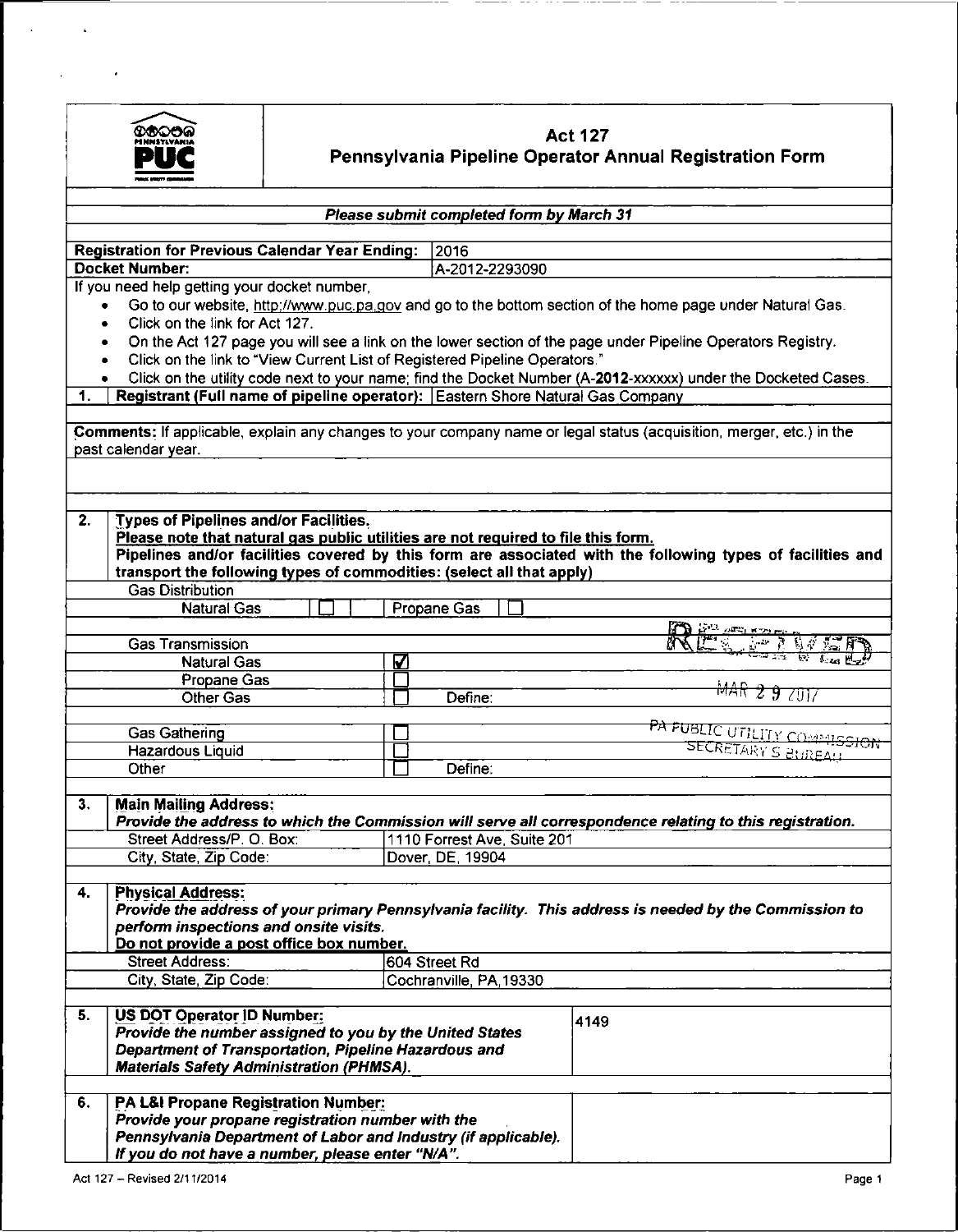| Complete in full with contact information of the person in your company the Commission can contact for<br>Complete in full with contact information of the person in your company who is responsible for receiving the |
|------------------------------------------------------------------------------------------------------------------------------------------------------------------------------------------------------------------------|
|                                                                                                                                                                                                                        |
|                                                                                                                                                                                                                        |
|                                                                                                                                                                                                                        |
|                                                                                                                                                                                                                        |
|                                                                                                                                                                                                                        |
|                                                                                                                                                                                                                        |
|                                                                                                                                                                                                                        |
|                                                                                                                                                                                                                        |
|                                                                                                                                                                                                                        |
|                                                                                                                                                                                                                        |
|                                                                                                                                                                                                                        |
|                                                                                                                                                                                                                        |
|                                                                                                                                                                                                                        |
|                                                                                                                                                                                                                        |
|                                                                                                                                                                                                                        |
|                                                                                                                                                                                                                        |
|                                                                                                                                                                                                                        |
|                                                                                                                                                                                                                        |
|                                                                                                                                                                                                                        |
|                                                                                                                                                                                                                        |
|                                                                                                                                                                                                                        |
|                                                                                                                                                                                                                        |
|                                                                                                                                                                                                                        |
|                                                                                                                                                                                                                        |
| Complete this section only if an attorney is filing this registration form on your company's behalf.                                                                                                                   |
|                                                                                                                                                                                                                        |
|                                                                                                                                                                                                                        |
|                                                                                                                                                                                                                        |
|                                                                                                                                                                                                                        |
|                                                                                                                                                                                                                        |
|                                                                                                                                                                                                                        |
|                                                                                                                                                                                                                        |
|                                                                                                                                                                                                                        |
| Comments: Report any newly installed pipeline, and explain any additions, deletions or variations since your previous                                                                                                  |
|                                                                                                                                                                                                                        |
| Complete in full with contact information of the person in your company who the Commission can call in<br>an emergency situation. This information is critical to the Commission's interactions with the Pennsylvania  |

----

 $\sim$ 

 $\sim 10^6$ 

 $\ddot{\phantom{a}}$ 

 $\bar{E}$ 

---

 $-$ 

ı

 $\bar{z}$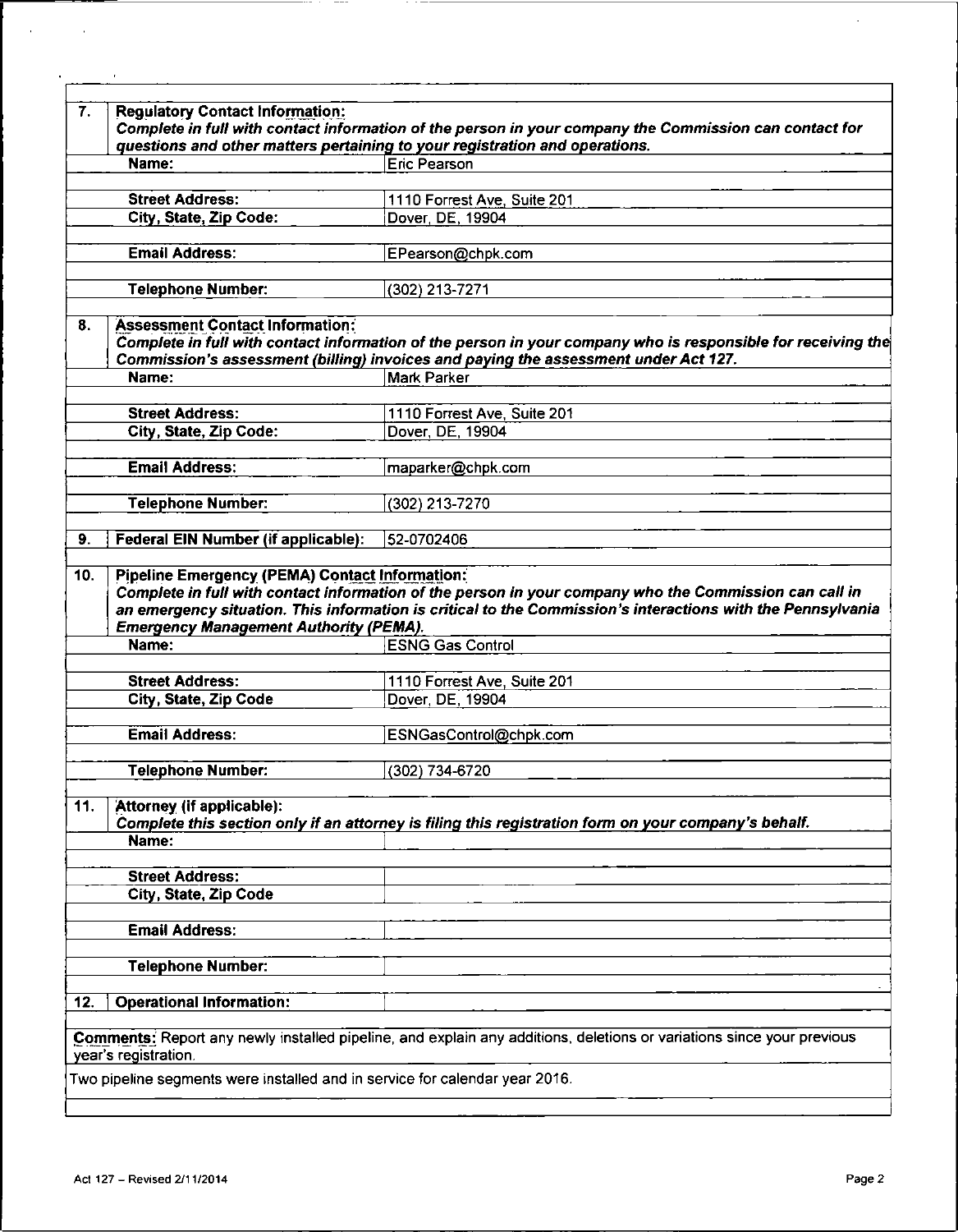| Complete Attachments "A" and "B". For each Pennsylvania gas or hazardous liquids pipeline, provide the in-state<br>$\bullet$<br>mileage in operation as of December 31 of the prior year, by class and by county. Mileage should be reported for<br>each individual pipe. Multiple pipelines in one trench are considered individual pipes for reporting purposes. If you<br>have no miles to report on these attachments, check the appropriate block at the top of the form(s). |                                                                                               |
|-----------------------------------------------------------------------------------------------------------------------------------------------------------------------------------------------------------------------------------------------------------------------------------------------------------------------------------------------------------------------------------------------------------------------------------------------------------------------------------|-----------------------------------------------------------------------------------------------|
| Complete Attachment "C" by providing the country of manufacture and mileage data for all tubular steel products<br>$\bullet$<br>installed in the prior calendar year in Pennsylvania for the exploration, gathering or transmission of natural gas or                                                                                                                                                                                                                             |                                                                                               |
| hazardous liquids. If you have no data to report on this attachment, check the appropriate block at the top of the form.                                                                                                                                                                                                                                                                                                                                                          |                                                                                               |
| <b>Filing Fee:</b><br>13.                                                                                                                                                                                                                                                                                                                                                                                                                                                         |                                                                                               |
| The filing fee for this Annual Registration Form is \$250, payable to the "Commonwealth of Pennsylvania."                                                                                                                                                                                                                                                                                                                                                                         |                                                                                               |
| The filing fee can either be mailed or electronically paid when eFiling your form with the Commission's eFiling system.<br>NOTE: If you are a Propane Distributor registered with the PA L&I or a Borough, you are exempt from paying this<br>filing fee.                                                                                                                                                                                                                         |                                                                                               |
|                                                                                                                                                                                                                                                                                                                                                                                                                                                                                   |                                                                                               |
| Fee Exemptions (please indicate if either exemption applies):                                                                                                                                                                                                                                                                                                                                                                                                                     |                                                                                               |
| Propane Distributor registered with PA L&I                                                                                                                                                                                                                                                                                                                                                                                                                                        |                                                                                               |
| Borough                                                                                                                                                                                                                                                                                                                                                                                                                                                                           |                                                                                               |
| 14.<br>Verification:                                                                                                                                                                                                                                                                                                                                                                                                                                                              |                                                                                               |
| The person responsible (corporate officer or attorney) for filing your Annual Registration Form must affix his or                                                                                                                                                                                                                                                                                                                                                                 |                                                                                               |
| her signature and verify that all information provided on the form is true to the best of his or her knowledge,<br>information and belief. NOTE: Registration Forms that are not verified will not be accepted for filing.                                                                                                                                                                                                                                                        |                                                                                               |
|                                                                                                                                                                                                                                                                                                                                                                                                                                                                                   |                                                                                               |
| I hereby state that the information in this application is true and correct to the best of my knowledge, information and<br>belief. I understand that the statements herein are made subject to the penalties of 18 Pa. C.S. § 4904 (relating to<br>unsworn falsification to authorities).                                                                                                                                                                                        |                                                                                               |
|                                                                                                                                                                                                                                                                                                                                                                                                                                                                                   |                                                                                               |
| Name:                                                                                                                                                                                                                                                                                                                                                                                                                                                                             | Signature:                                                                                    |
| Mark Parker                                                                                                                                                                                                                                                                                                                                                                                                                                                                       |                                                                                               |
| Title:                                                                                                                                                                                                                                                                                                                                                                                                                                                                            | Date:                                                                                         |
| <b>Engineering Manager</b>                                                                                                                                                                                                                                                                                                                                                                                                                                                        | 3/20/2017                                                                                     |
|                                                                                                                                                                                                                                                                                                                                                                                                                                                                                   |                                                                                               |
| 15.<br><b>Registration:</b>                                                                                                                                                                                                                                                                                                                                                                                                                                                       |                                                                                               |
| eFiling:                                                                                                                                                                                                                                                                                                                                                                                                                                                                          |                                                                                               |
| Registration Forms may be eFiled with the PUC. If eFiling your renewal form, go to http://www.puc.pa.gov and<br>click on the eFiling link on the bottom of the page under Issues, News & Reports. Please choose "Existing Case" as the<br>type of filing and enter your docket number where indicated.                                                                                                                                                                            |                                                                                               |
| By mail:                                                                                                                                                                                                                                                                                                                                                                                                                                                                          |                                                                                               |
| Send original, signed copy of registration form along with attachments and filing fee (if applicable) to:                                                                                                                                                                                                                                                                                                                                                                         |                                                                                               |
| Secretary, PA Public Utility Commission<br>Keystone Building, 2 <sup>nd</sup> Floor                                                                                                                                                                                                                                                                                                                                                                                               |                                                                                               |
| 400 North Street                                                                                                                                                                                                                                                                                                                                                                                                                                                                  |                                                                                               |
| Harrisburg, PA 17120                                                                                                                                                                                                                                                                                                                                                                                                                                                              |                                                                                               |
| Reminders:                                                                                                                                                                                                                                                                                                                                                                                                                                                                        |                                                                                               |
| It is the responsibility of registrants to keep the Commission notified of any changes to your contact<br>$\bullet$<br>information by providing notice, in writing, to the Commission's Secretary at the above address.                                                                                                                                                                                                                                                           |                                                                                               |
| Incomplete registration forms or those missing any attachments are unacceptable for filing and will be<br>$\bullet$<br>delayed for processing until the required information is sent to the Commission's Secretary's Bureau. If<br>you require assistance or have questions when completing this form, call 717-772-7777.                                                                                                                                                         |                                                                                               |
| Registrations are public records. Accordingly, DO NOT place social security numbers, credit card<br>numbers, bank account numbers or other confidential information on the registration form.                                                                                                                                                                                                                                                                                     |                                                                                               |
|                                                                                                                                                                                                                                                                                                                                                                                                                                                                                   |                                                                                               |
|                                                                                                                                                                                                                                                                                                                                                                                                                                                                                   |                                                                                               |
|                                                                                                                                                                                                                                                                                                                                                                                                                                                                                   | ***********PLEASE KEEP A COPY OF YOUR COMPLETED REGISTRATION FORM FOR YOUR RECORDS*********** |
|                                                                                                                                                                                                                                                                                                                                                                                                                                                                                   |                                                                                               |
| Additional Comments: Use this section to add any additional information:                                                                                                                                                                                                                                                                                                                                                                                                          |                                                                                               |

 $\sim 10$ 

 $\sim 10^{-10}$ 

 $\frac{1}{2} \left( \frac{1}{2} \right) + \frac{1}{2} \left( \frac{1}{2} \right) + \frac{1}{2} \left( \frac{1}{2} \right) + \frac{1}{2} \left( \frac{1}{2} \right) + \frac{1}{2} \left( \frac{1}{2} \right) + \frac{1}{2} \left( \frac{1}{2} \right) + \frac{1}{2} \left( \frac{1}{2} \right) + \frac{1}{2} \left( \frac{1}{2} \right) + \frac{1}{2} \left( \frac{1}{2} \right) + \frac{1}{2} \left( \frac{1}{2} \right) + \frac{1}{2} \left($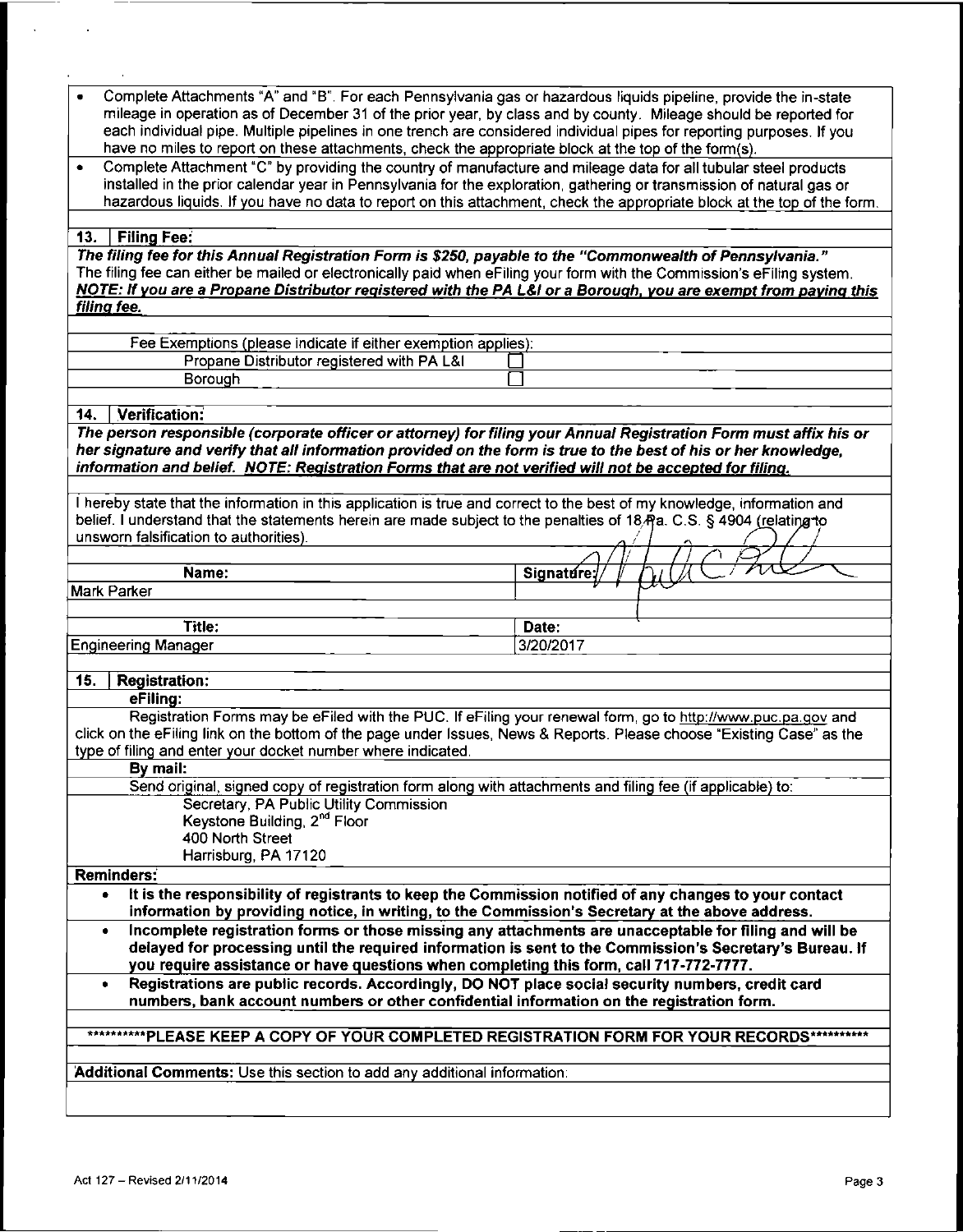| Attachment A |
|--------------|
|--------------|

 $\bar{z}$ 

 $\alpha$ 

| <b>Hazardous Liquids Lines</b> |  |  | .<br>ទ្ធគ                                    |  |
|--------------------------------|--|--|----------------------------------------------|--|
| Calendar Year Ending: 2016     |  |  | ב ויי                                        |  |
| Pineline Onerator:             |  |  | Þ.,<br>Factors Chase Natural Can Company Tur |  |

Pipeline Operator: Eastern Shore Natural Gas Company^ r.

(x fj c o

ro *CD*

 $\cdot$  is *^4.*

مي<br>منابع  $\bar{\Omega}$  $\omega_{\rm{av}}$  $H^2$ 

m> <sup>~</sup> C *if)*

o

Please check here if you have no reportable Hazardous Liquids Lines  $\Box$ 

### Please report mileage to the nearest 1/1 Oth of a mile.

HCA = High Consequence Area

|                 | Intrastate     |            |                | Interstate |                  |
|-----------------|----------------|------------|----------------|------------|------------------|
| County          | <b>Non-HCA</b> | <b>HCA</b> | <b>Non-HCA</b> | <b>HCA</b> | Total            |
| Adams           |                |            |                |            | 0.0              |
| Allegheny       |                |            |                |            | $\overline{0.0}$ |
| Armstrong       |                |            |                |            | 0.0              |
| Beaver          |                |            |                |            | 0.0              |
| Bedford         |                |            |                |            | 0.0              |
| <b>Berks</b>    |                |            |                |            | 0.0              |
| <b>Blair</b>    |                |            |                |            | 0.0              |
| <b>Bradford</b> |                |            |                |            | 0.0              |
| <b>Bucks</b>    |                |            |                |            | 0.0              |
| <b>Butler</b>   |                |            |                |            | 0.0              |
| Cambria         |                |            |                |            | 0.0              |
| Cameron         |                |            |                |            | 0.0              |
| Carbon          |                |            |                |            | 0.0              |
| Centre          |                |            |                |            | 0.0              |
| Chester         |                |            |                |            | 0.0              |
| Clarion         |                |            |                |            | 0.0              |
| Clearfield      |                |            |                |            | 0.0              |
| Clinton         |                |            |                |            | 0.0              |
| Columbia        |                |            |                |            | 0.0              |
| Crawford        |                |            |                |            | 0.0              |
| Cumberland      |                |            |                |            | 0.0              |
| Dauphin         |                |            |                |            | 0.0              |
| <b>Delaware</b> |                |            |                |            | 0.0              |
| Eik             |                |            |                |            | 0.0              |
| Erie            |                |            |                |            | 0.0              |
| Fayette         |                |            |                |            | 0.0              |
| Forest          |                |            |                |            | 0.0              |
| Franklin        |                |            |                |            | 0.0              |
| Fulton          |                |            |                |            | 0.0              |
| Greene          |                |            |                |            | 0.0              |
| Huntingdon      |                |            |                |            | 0.0              |
| Indiana         |                |            |                |            | 0.0              |
| Jefferson       |                |            |                |            | 0.0              |
| Juniata         |                |            |                |            | 0.0              |
| Lackawanna      |                |            |                |            | 0.0              |
| Lancaster       |                |            |                |            | 0.0              |
| Lawrence        |                |            |                |            | 0.0              |
| Lebanon         |                |            |                |            | 0.0              |
| Lehigh          |                |            |                |            | 0.0              |
| Luzerne         |                |            |                |            | 0.0              |
| Lycoming        |                |            |                |            | 0.0              |
| <b>McKean</b>   |                |            |                |            | 0.0              |
| Mercer          |                |            |                |            | 0.0              |
| <b>Mifflin</b>  |                |            |                |            | 0.0              |
| Monroe          |                |            |                |            | 0.0              |
| Montgomery      |                |            |                |            | 0.0              |

Act 127 – Revised 2/11/2014 **Page 4**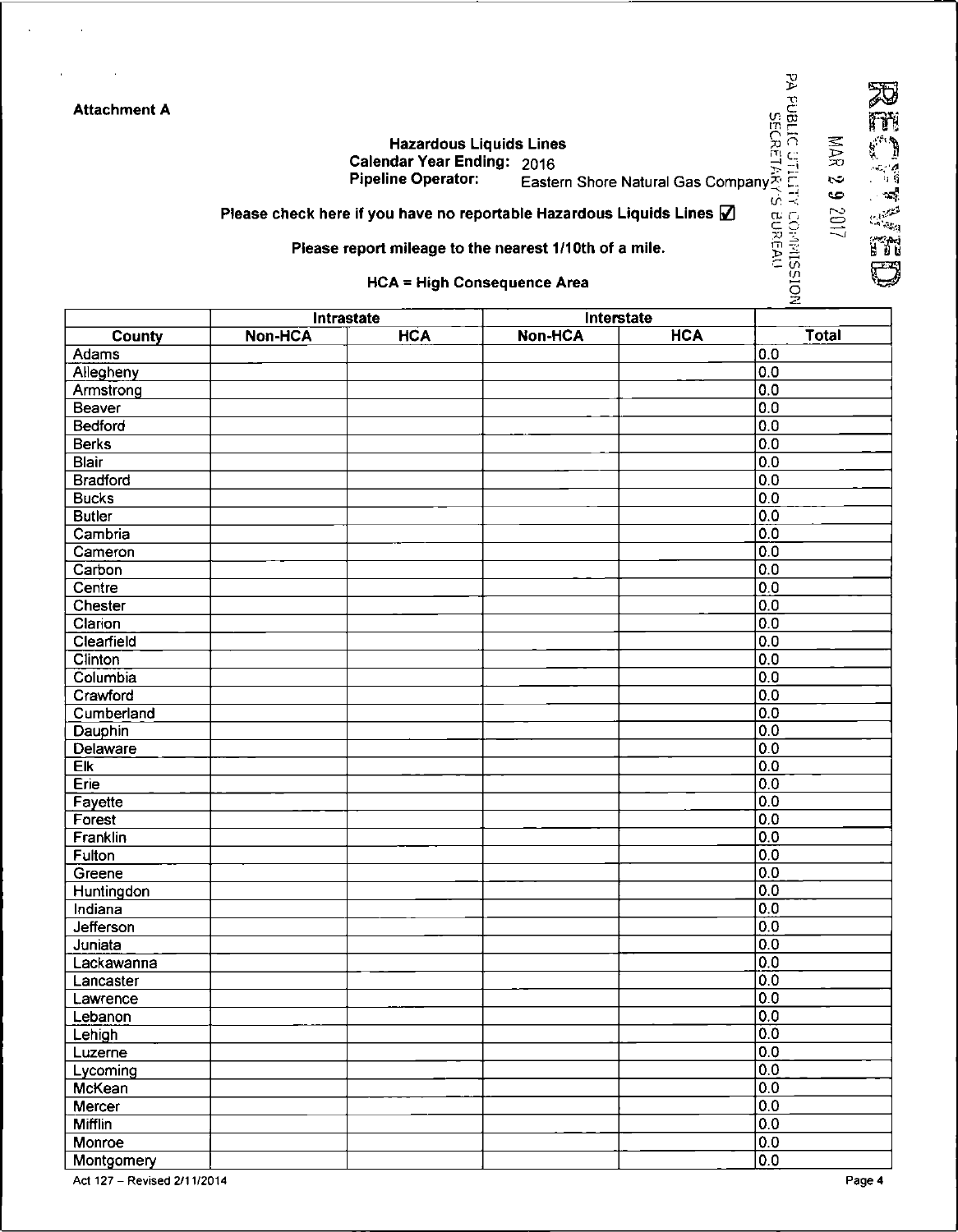| Montour        |     |     |     |     | $\overline{0.0}$ |
|----------------|-----|-----|-----|-----|------------------|
| Northampton    |     |     |     |     | 0.0              |
| Northumberland |     |     |     |     | 0.0              |
| Perry          |     |     |     |     | 0.0              |
| Philadelphia   |     |     |     |     | 0.0              |
| <b>Pike</b>    |     |     |     |     | 0.0              |
| Potter         |     |     |     |     | 0.0              |
| Schuylkill     |     |     |     |     | 0.0              |
| Snyder         |     |     |     |     | 0.0              |
| Somerset       |     |     |     |     | 0.0              |
| Sullivan       |     |     |     |     | 0.0              |
| Susquehanna    |     |     |     |     | 0.0              |
| Tioga          |     |     |     |     | 0.0              |
| Union          |     |     |     |     | $\overline{0.0}$ |
| Venango        |     |     |     |     | $\overline{0.0}$ |
| Warren         |     |     |     |     | 0.0              |
| Washington     |     |     |     |     | 0.0              |
| Wayne          |     |     |     |     | 0.0              |
| Westmoreland   |     |     |     |     | 0.0              |
| Wyoming        |     |     |     |     | 0.0              |
| York           |     |     |     |     | 0.0              |
|                |     |     |     |     |                  |
| Total          | 0.0 | 0.0 | 0.0 | 0.0 | 0.0              |

 $\mathcal{L}^{\mathcal{L}}(\mathcal{L}^{\mathcal{L}})$  and  $\mathcal{L}^{\mathcal{L}}(\mathcal{L}^{\mathcal{L}})$  and  $\mathcal{L}^{\mathcal{L}}(\mathcal{L}^{\mathcal{L}})$ 

\_\_\_\_\_\_

 $\mathcal{A}^{\mathcal{A}}_{\mathcal{A}}$  ,  $\mathcal{A}^{\mathcal{A}}_{\mathcal{A}}$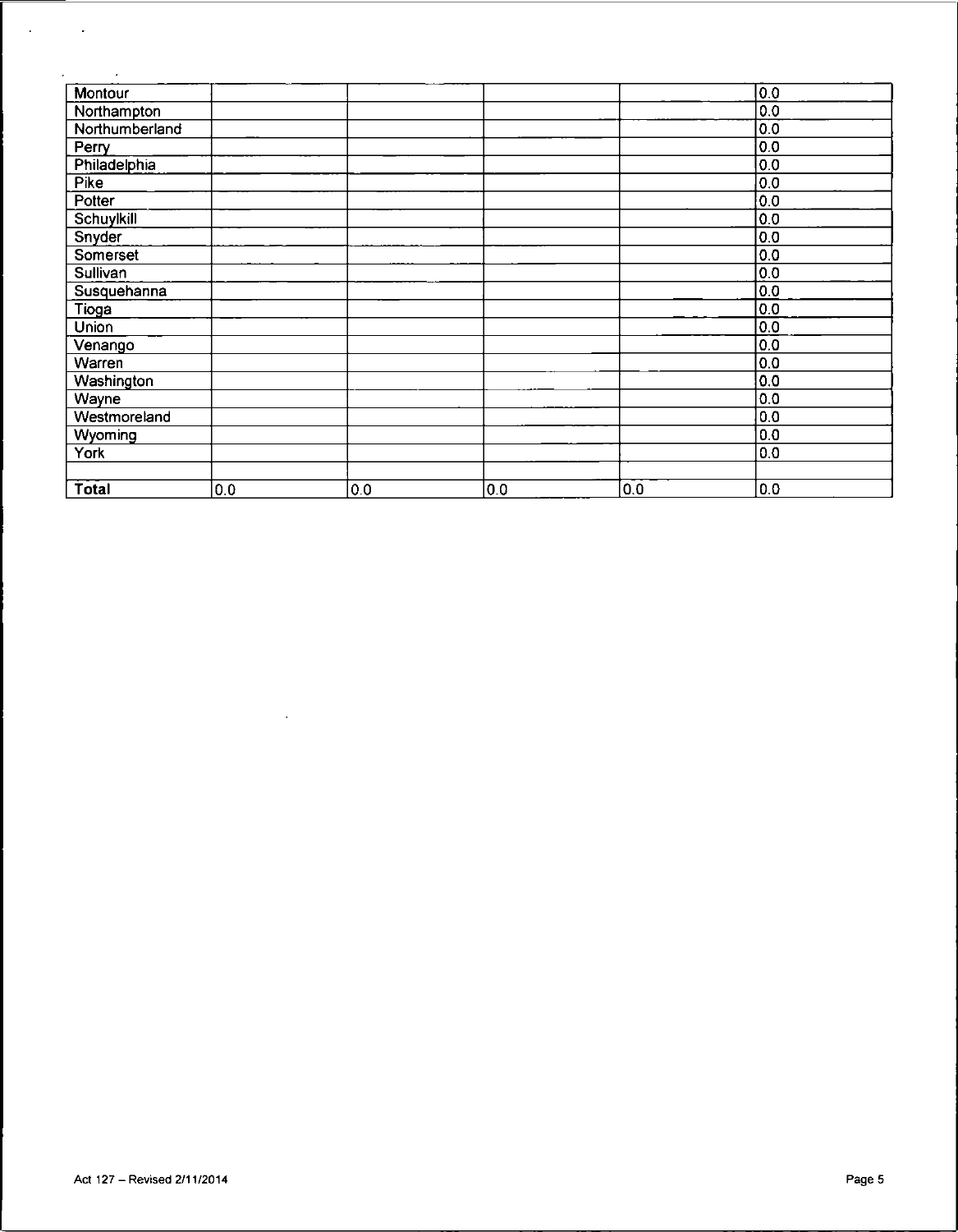RECENED

**Attachment B** MAR 2 **9** Z017

Calendar Year Ending: 2016<br>Pipeline Operator: Easte

**Mileage** PA PUBLIC UTILITY COMMISSION<br>Ending: 2016 SECRETARY'S BUREAU

Eastern Shore Natural Gas Company

Please check here if you have no miles to report  $\square$ 

Act 127 mileage reporting for this form should not include any pipelines subject to the exclusive jurisdiction of the Federal Energy Regulatory Commission.

Please report mileage to the nearest 1/10th of a mile.

|                  |                                     |                                        |                                          |                                                             |                                                                  | <b>Gathering, Transmission &amp; Distribution</b>                 |                                                                   |                                                              |
|------------------|-------------------------------------|----------------------------------------|------------------------------------------|-------------------------------------------------------------|------------------------------------------------------------------|-------------------------------------------------------------------|-------------------------------------------------------------------|--------------------------------------------------------------|
|                  | Number<br>of<br>Farm<br><b>Taps</b> | Class 1<br>Gathering<br>(Conventional) | Class 1<br>Gathering<br>(Unconventional) | Class 1<br><b>Transmission</b><br>8.<br><b>Distribution</b> | Class 2<br>Gathering<br>Transmission<br>&<br><b>Distribution</b> | Class 3<br>Gathering<br>Transmission<br>å.<br><b>Distribution</b> | Class 4<br>Gathering<br>Transmission<br>8.<br><b>Distribution</b> | Total<br>Class 1<br><b>T&amp;D +</b><br>Class<br>$2 + 3 + 4$ |
| County           |                                     |                                        |                                          |                                                             |                                                                  |                                                                   |                                                                   | <b>G.T&amp;D</b>                                             |
| Adams            |                                     |                                        |                                          |                                                             |                                                                  |                                                                   |                                                                   | 0.0                                                          |
| Allegheny        |                                     |                                        |                                          |                                                             |                                                                  |                                                                   |                                                                   | 0.0                                                          |
| Armstrong        |                                     |                                        |                                          |                                                             |                                                                  |                                                                   |                                                                   | 0.0                                                          |
| Beaver           |                                     |                                        |                                          |                                                             |                                                                  |                                                                   |                                                                   | 0.0                                                          |
| Bedford          |                                     |                                        |                                          |                                                             |                                                                  |                                                                   |                                                                   | 0.0                                                          |
| <b>Berks</b>     |                                     |                                        |                                          |                                                             |                                                                  |                                                                   |                                                                   | 0.0                                                          |
| <b>Blair</b>     |                                     |                                        |                                          |                                                             |                                                                  |                                                                   |                                                                   | $\overline{0}0$                                              |
| <b>Bradford</b>  |                                     |                                        |                                          |                                                             |                                                                  |                                                                   |                                                                   | 0.0                                                          |
| <b>Bucks</b>     |                                     |                                        |                                          |                                                             |                                                                  |                                                                   |                                                                   | 0.0                                                          |
| <b>Butler</b>    |                                     |                                        |                                          |                                                             |                                                                  |                                                                   |                                                                   | 0.0                                                          |
| Cambria          |                                     |                                        |                                          |                                                             |                                                                  |                                                                   |                                                                   | 0.0                                                          |
| Cameron          |                                     |                                        |                                          |                                                             |                                                                  |                                                                   |                                                                   | 0 <sub>0</sub>                                               |
| Carbon           |                                     |                                        |                                          |                                                             |                                                                  |                                                                   |                                                                   | 0.0                                                          |
| Centre           |                                     |                                        |                                          |                                                             |                                                                  |                                                                   |                                                                   | 0.0                                                          |
| Chester          |                                     |                                        |                                          | 24.7                                                        | $14.1$                                                           | 8.0                                                               |                                                                   | 46.8                                                         |
| Clarion          |                                     |                                        |                                          |                                                             |                                                                  |                                                                   |                                                                   | 0.0                                                          |
| Clearfield       |                                     |                                        |                                          |                                                             |                                                                  |                                                                   |                                                                   | 0.0                                                          |
| Clinton          |                                     |                                        |                                          |                                                             |                                                                  |                                                                   |                                                                   | 0.0                                                          |
| Columbia         |                                     |                                        |                                          |                                                             |                                                                  |                                                                   |                                                                   | 0 <sub>0</sub>                                               |
| Crawford         |                                     |                                        |                                          |                                                             |                                                                  |                                                                   |                                                                   | 0.0                                                          |
| Cumberland       |                                     |                                        |                                          |                                                             |                                                                  |                                                                   |                                                                   | 0.0                                                          |
| Dauphin          |                                     |                                        |                                          |                                                             |                                                                  |                                                                   |                                                                   | 0.0                                                          |
| Delaware         |                                     |                                        |                                          |                                                             |                                                                  |                                                                   |                                                                   | 0.0                                                          |
| $E_{\mathbf{k}}$ |                                     |                                        |                                          |                                                             |                                                                  |                                                                   |                                                                   | 0.0                                                          |
| Erie             |                                     |                                        |                                          |                                                             |                                                                  |                                                                   |                                                                   | 0.0                                                          |
| Fayette          |                                     |                                        |                                          |                                                             |                                                                  |                                                                   |                                                                   | 0.0                                                          |
| Forest           |                                     |                                        |                                          |                                                             |                                                                  |                                                                   |                                                                   | $\overline{0}$                                               |
| Franklin         |                                     |                                        |                                          |                                                             |                                                                  |                                                                   |                                                                   | 0.0                                                          |
| Fulton           |                                     |                                        |                                          |                                                             |                                                                  |                                                                   |                                                                   | 0.0                                                          |
| Greene           |                                     |                                        |                                          |                                                             |                                                                  |                                                                   |                                                                   | 0.0                                                          |
| Huntingdon       |                                     |                                        |                                          |                                                             |                                                                  |                                                                   |                                                                   | 0.0                                                          |
| Indiana          |                                     |                                        |                                          |                                                             |                                                                  |                                                                   |                                                                   | 0.0                                                          |
| Jefferson        |                                     |                                        |                                          |                                                             |                                                                  |                                                                   |                                                                   | 0.0                                                          |
| Juniata          |                                     |                                        |                                          |                                                             |                                                                  |                                                                   |                                                                   | $\overline{\overline{\mathsf{0.0}}}$                         |
| Lackawanna       |                                     |                                        |                                          |                                                             |                                                                  |                                                                   |                                                                   | $\overline{0.0}$                                             |
| Lancaster        |                                     |                                        |                                          | $\overline{4.1}$                                            | 0.6                                                              |                                                                   |                                                                   | 4.7                                                          |
| Lawrence         |                                     |                                        |                                          |                                                             |                                                                  |                                                                   |                                                                   | 0.0                                                          |
| Lebanon          |                                     |                                        |                                          |                                                             |                                                                  |                                                                   |                                                                   | $\overline{0.0}$                                             |
| Lehigh           |                                     |                                        |                                          |                                                             |                                                                  |                                                                   |                                                                   | $\overline{0.0}$                                             |
| Luzerne          |                                     |                                        |                                          |                                                             |                                                                  |                                                                   |                                                                   | 0.0                                                          |
| Lycoming         |                                     |                                        |                                          |                                                             |                                                                  |                                                                   |                                                                   | $\overline{00}$                                              |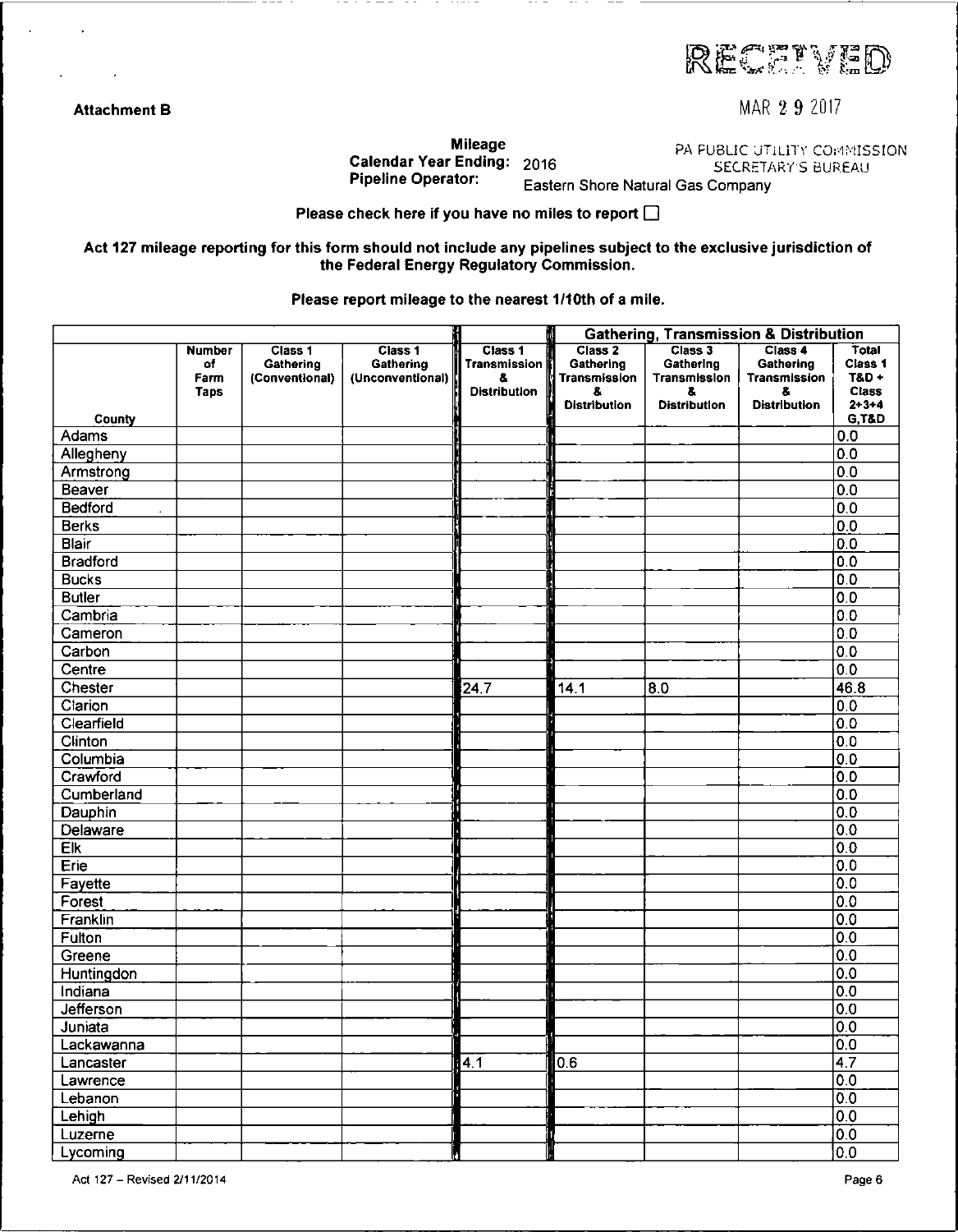| McKean         |     |     |     |      |      |     |     | 0.0              |
|----------------|-----|-----|-----|------|------|-----|-----|------------------|
| Mercer         |     |     |     |      |      |     |     | 0.0              |
| <b>Mifflin</b> |     |     |     |      |      |     |     | 0.0              |
| Monroe         |     |     |     |      |      |     |     | $\overline{0.0}$ |
| Montgomery     |     |     |     |      |      |     |     | 0.0              |
| Montour        |     |     |     |      |      |     |     | 0.0              |
| Northampton    |     |     |     |      |      |     |     | 0.0              |
| Northumberland |     |     |     |      |      |     |     | 0.0              |
| Perry          |     |     |     |      |      |     |     | 0.0              |
| Philadelphia   |     |     |     |      |      |     |     | 0.0              |
| Pike           |     |     |     |      |      |     |     | 0.0              |
| Potter         |     |     |     |      |      |     |     | $\overline{0.0}$ |
| Schuylkill     |     |     |     |      |      |     |     | $\overline{0.0}$ |
| Snyder         |     |     |     |      |      |     |     | $\overline{0.0}$ |
| Somerset       |     |     |     |      |      |     |     | 0.0              |
| Sullivan       |     |     |     |      |      |     |     | $\overline{0}$   |
| Susquehanna    |     |     |     |      |      |     |     | 0.0              |
| <b>Tioga</b>   |     |     |     |      |      |     |     | 0.0              |
| Union          |     |     |     |      |      |     |     | 0.0              |
| Venango        |     |     |     |      |      |     |     | 0.0              |
| Warren         |     |     |     |      |      |     |     | $\overline{0.0}$ |
| Washington     |     |     |     |      |      |     |     | 0.0              |
| Wayne          |     |     |     |      |      |     |     | $\overline{0}$   |
| Westmoreland   |     |     |     |      |      |     |     | $\overline{0.0}$ |
| Wyoming        |     |     |     |      |      |     |     | 0.0              |
| York           |     |     |     |      |      |     |     | 0.0              |
|                |     |     |     |      |      |     |     |                  |
| <b>Total</b>   | 0.0 | 0.0 | 0.0 | 28.8 | 14.7 | 8.0 | 0.0 | 51.5             |

 $\overline{\phantom{a}}$ 

ila.

 $\sim$ 

 $\begin{bmatrix} 1 & 0 & 0 \\ 0 & 0 & 0 \\ 0 & 0 & 0 \end{bmatrix}$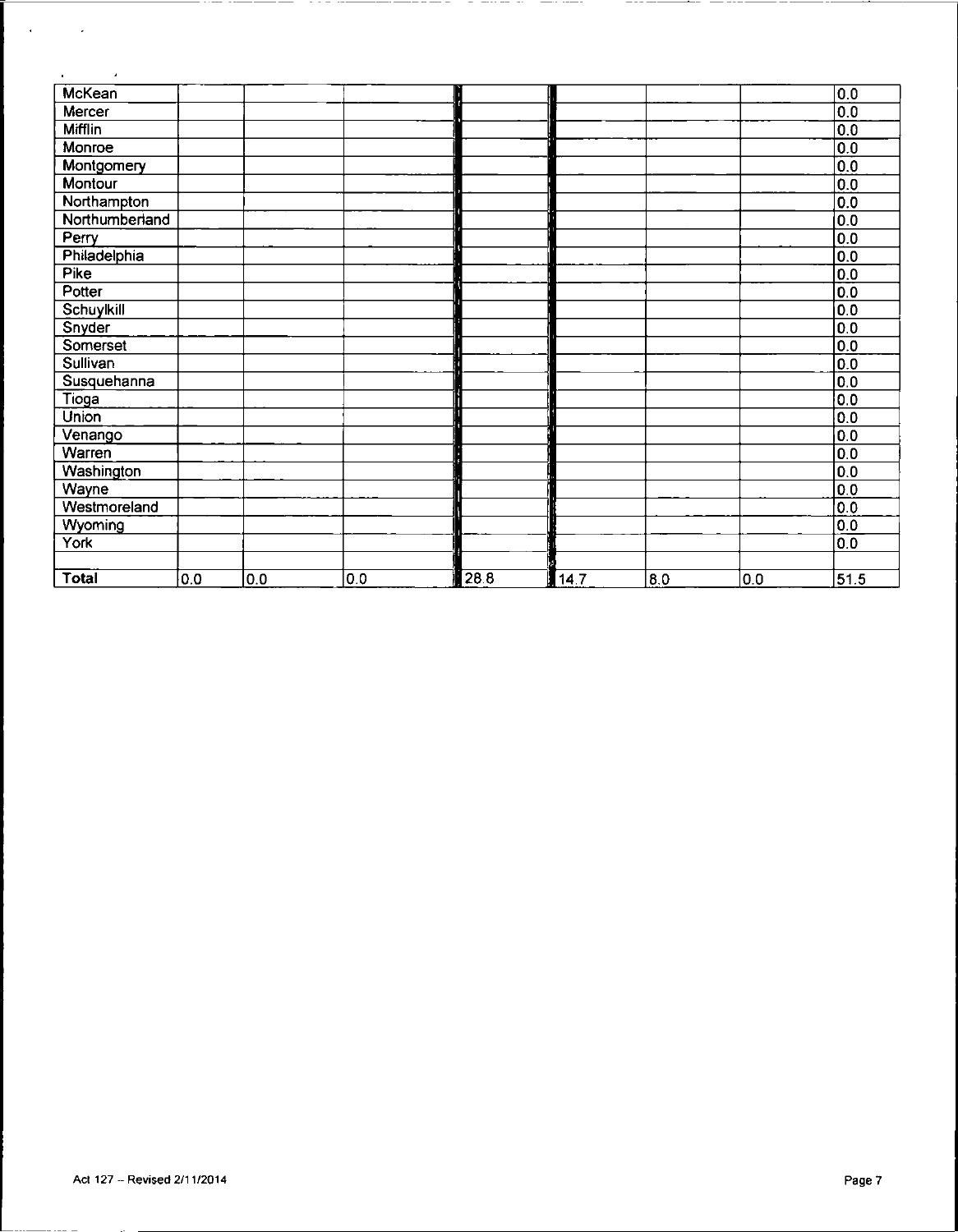## **Attachment C**

 $\ddot{\phantom{a}}$ 

### Country of Manufacture Calendar Year Ending: 2016<br>Pipeline Operator: Easte Eastern Shore Natural Gas Company

Please check here if you have no lines installed in the previous calendar year  $\square$ 

#### Please report mileage to the nearest 1/10th of a mile

| <b>Country of Manufacture</b> | Length of tubular steel<br>products | <b>Material Test Report</b><br>(yes/no) |           |  |  |
|-------------------------------|-------------------------------------|-----------------------------------------|-----------|--|--|
|                               |                                     | <b>Yes</b>                              | <b>No</b> |  |  |
| <b>United States</b>          | 5.4                                 | Ø                                       |           |  |  |
|                               |                                     |                                         |           |  |  |
|                               |                                     |                                         |           |  |  |
|                               |                                     |                                         |           |  |  |
|                               |                                     |                                         |           |  |  |
|                               |                                     |                                         |           |  |  |
|                               |                                     |                                         |           |  |  |
|                               |                                     |                                         |           |  |  |
|                               |                                     |                                         |           |  |  |
|                               |                                     |                                         |           |  |  |
|                               |                                     |                                         |           |  |  |
|                               |                                     |                                         |           |  |  |
|                               |                                     |                                         |           |  |  |
|                               |                                     |                                         |           |  |  |
|                               |                                     |                                         |           |  |  |
|                               |                                     |                                         |           |  |  |
|                               |                                     |                                         |           |  |  |
|                               |                                     |                                         |           |  |  |
|                               |                                     |                                         |           |  |  |
|                               |                                     |                                         |           |  |  |
|                               |                                     |                                         |           |  |  |
|                               |                                     |                                         |           |  |  |
|                               |                                     |                                         |           |  |  |
|                               |                                     |                                         |           |  |  |
|                               |                                     |                                         |           |  |  |
|                               |                                     | ÷                                       |           |  |  |
|                               |                                     |                                         |           |  |  |
| <b>Total</b>                  | $\overline{5.4}$                    |                                         |           |  |  |